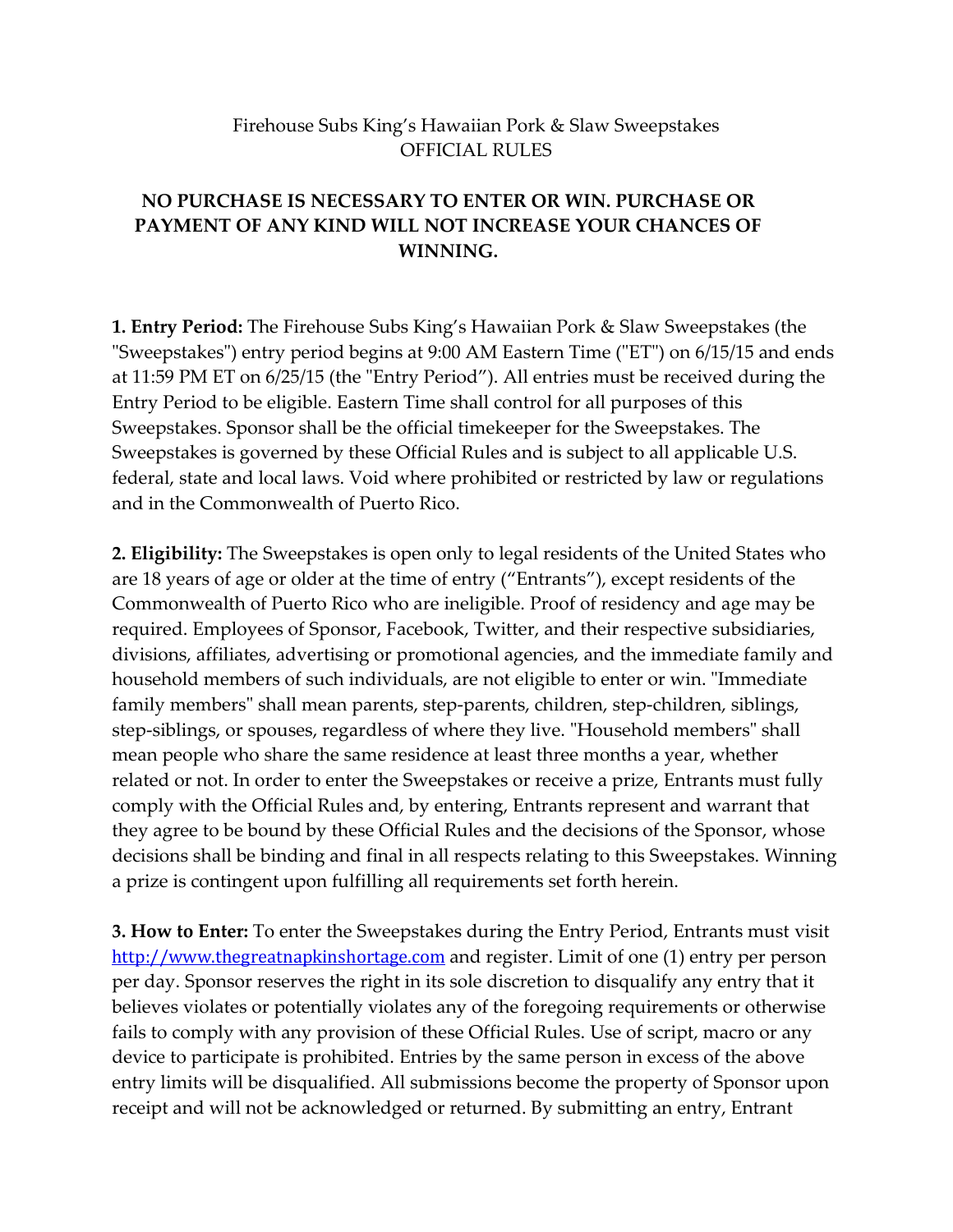agrees to the grant of rights set forth below. Any attempt by any Entrant to enter by using multiple/different social media accounts, identities, email addresses or any other method will void that person's entries and he/she may be disqualified from further participation in the Sweepstakes.

**4. Selection of Winner:** One potential prizewinner will be selected in a random drawing conducted on or about 6/29/15 from among all eligible entries submitted by the Sponsor. Odds of winning depend on the number of eligible entries received. Winner will be subject to verification of eligibility and compliance with these Official Rules, in Sponsor's sole discretion.

**5. Prize:** A \$500 Firehouse Subs gift card (Approximate Retail Value: \$500)

No transfer, refund, cash redemption, substitution, cash equivalent or replacement of prize permitted by winner, except that Sponsor reserves the right, in its sole discretion, to substitute a prize of equal or greater value (or cash equivalent). In the event the ARV of the prize is different from the actual retail value of that prize, the difference will not be awarded in cash. Prizewinner is solely responsible for the reporting and payment of all applicable federal, state, and local taxes (if applicable) associated with the receipt of any prize. Any portion of the prize not accepted or unclaimed and/or unused by the winner will be forfeited and will not be substituted. In no event will more than the stated number of prize be awarded. Sponsor is not responsible for prize of third-party providers.

**6. Winner Notification:** On or about 6/29/15 at 3:00 PM ET, selected potential winner will be notified by email with instructions of how to contact Sponsor. Potential winner must respond by 7/6/15 at 11:59 PM ET.

Sponsor shall have no liability for any winner notification that is lost, intercepted or not received by potential winner for any reason. In Sponsor's sole discretion, selected potential winner may be disqualified and required to forfeit the prize, and an alternate potential winner may be selected in accordance with these Official Rules from among the remaining eligible Entrants if selected potential winner: (i) cannot be reached for whatever reason after a reasonable effort has been exerted; (ii) declines or cannot accept, receive or use the prize for any reason; (iii) is found to be ineligible to enter the Sweepstakes or receive the prize; or (iv) cannot or does not comply with any provision of these Official Rules. Forfeited or unclaimed prize may not be awarded. Sponsor is not obligated to contact potential winner in any other manner than otherwise mentioned in these Official Rules. Selected prize winner may be required to complete (as directed by Sponsor) an Affidavit of Eligibility, Release of Liability and Publicity Release (where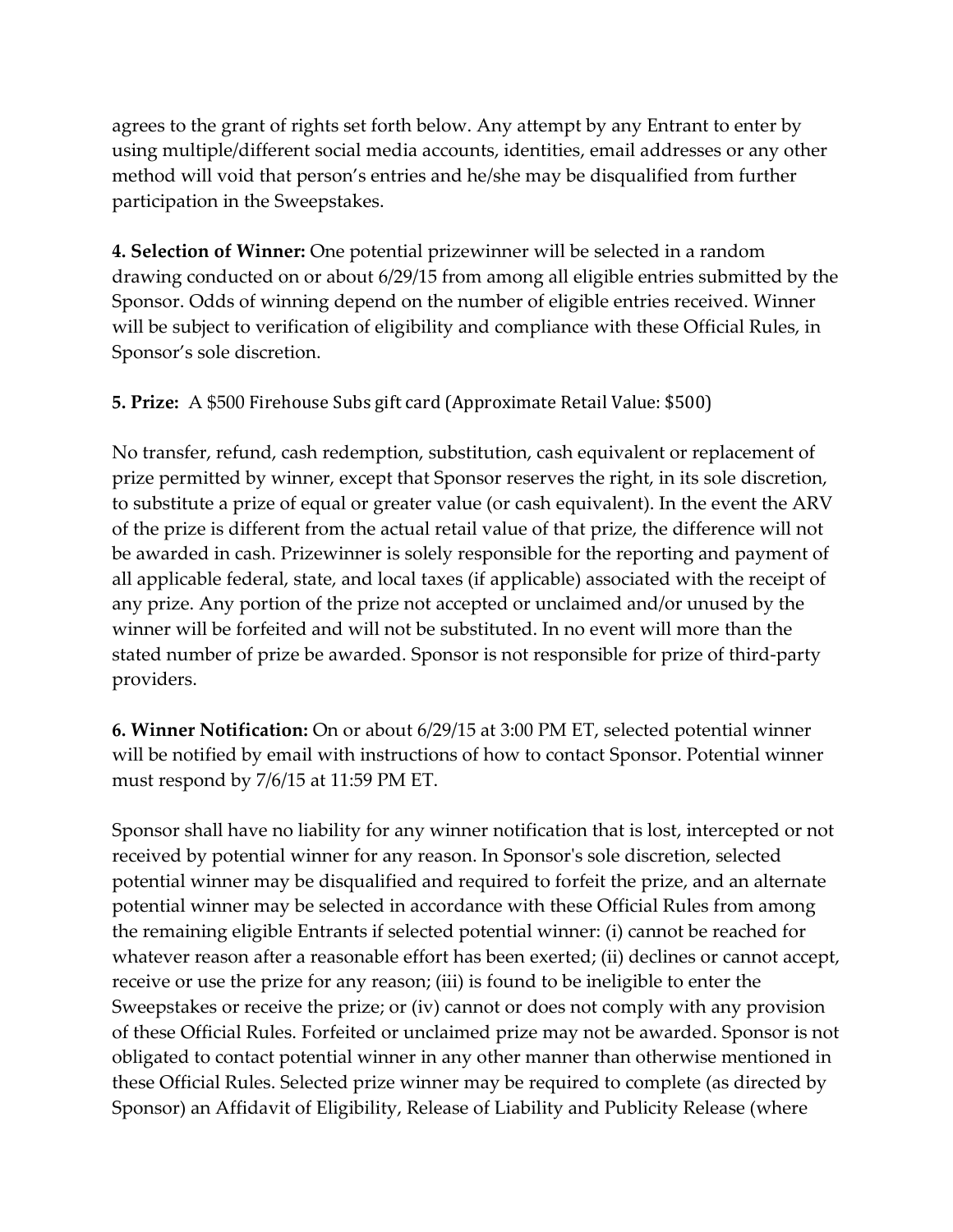permitted by law) (collectively, the "Affidavit") for him/herself. If prizewinner does not comply with these requirements, in Sponsor's sole discretion, prize may be forfeited and an alternate winner may be selected in accordance with these Official Rules from among the remaining eligible Entrants. Sponsor reserves the right to modify the notification and Affidavit procedures in connection with the selection of alternate winner, if any.

In the event of a dispute regarding the identity of an individual who actually submitted an online entry, the entry will be deemed submitted by the authorized account holder of the email account. "Authorized account holder" is defined as the natural person who is assigned to an email account by an Internet access provider, online service provider or other organization (e.g., business, educational, institution, etc.) that is responsible for assigning email addresses for the domain associated with the submitted email address. Potential winner may be required to show proof of being the authorized account holder.

Once the prize has been awarded, Sponsor will not provide any replacement should the gift card leave the winner's possession due to loss, misplacement, or theft. It is winner's responsibility to safeguard the gift card and keep track of the balance of funds available on it. Furthermore, winner cannot transfer the gift card to a third party to use. It may only be redeemed by the winner.

**7. Grant of Rights:** Except where prohibited by law, by accepting a prize, winner agrees and acknowledges that Sponsor and any of its designees may, without any limitation or further compensation, use winner's full name, city and state of residence, photographs or other likenesses, entries, pictures, portraits, voices, testimonials, biographical information (in whole or in part), and/or statements made by winner regarding the Sweepstakes or Sponsor, worldwide and in perpetuity for any and all purposes, including, but not limited to, advertising, trade and/or promotion on behalf of Sponsor, in any and all forms of media, now known or hereafter devised, including, but not limited to, print, TV, radio, electronic, cable, social media, or World Wide Web, without further limitation, restriction, compensation, notice, review, or approval ("Publicity Release").

**8. No Tampering, Right To Cancel, Modify:** Sponsor shall not have any obligation or responsibility, including any responsibility to award any prize to entrance, with regard to: (a) entries that contain inaccurate information or do not comply with or violate the Official Rules; (b) entries, prize claims or notifications that are lost, late, incomplete, illegible, unintelligible, damaged or otherwise not received by the intended recipient, in whole or in part, due to computer, human, or technical error of any kind; (c) entries who have committed fraud or deception in entering or participating in this Sweepstakes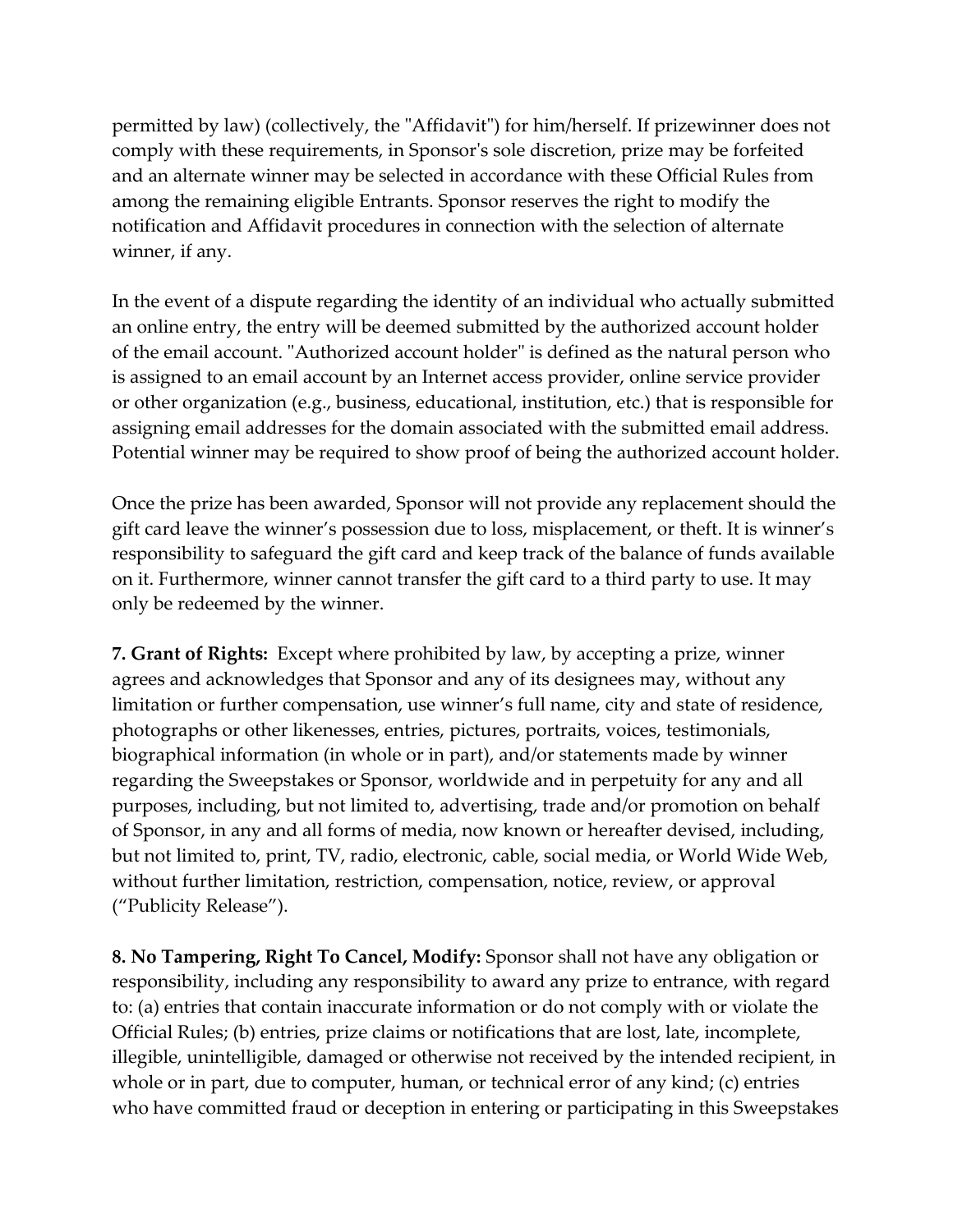or claiming the prize; (d) internet, telephone, electronic, hardware, software, network or computer malfunctions, failures, or difficulties; (e) typographical, printing or other errors or omissions in these Official Rules, in any Sweepstakes-related advertisements or other materials, or other problems or errors of any kind whether computer, network, mechanical, human, electronic, typographical, printing or otherwise including, without limitation, errors or problems which may occur in connection with the administration of the Sweepstakes, in the processing of entries, in the selection or announcement of winner or in the awarding of prize; (f) any inability of the winner to accept the prize for any reason; (g) if a prize cannot be awarded due to delays or interruptions due to Acts of God, natural disasters, terrorism, weather, or any other similar event beyond Sponsor's reasonable control; or (h) any damages, injuries or losses of any kind caused by any prize or resulting from awarding, acceptance, possession, use, misuse, loss or misdirection of any prize or resulting from participating in this Sweepstakes.

If for any reason, this Sweepstakes is not capable of running as planned due to infection by computer virus, bugs, tampering, unauthorized intervention, fraud, technical failures, phone malfunctions, or any other causes beyond Sponsor's control, which affects the proper conduct of the Sweepstakes, Sponsor reserves the right, in its sole discretion, to cancel or suspend part or all of this Sweepstakes. In such event, Sponsor may, in its sole discretion, award the prize in a random drawing from all eligible entries received up to the date of cancellation or suspension. Sponsor also reserves the right to disqualify any individual who tampers with the entry process.

Sponsor further reserves the right to cancel or suspend part or all of this Sweepstakes if any associated social media platform changes its rules or guidelines during the course of the Sweepstakes so as to interfere with Sponsor's intended conduct of this Sweepstakes.

PLEASE NOTE THAT ANY ATTEMPT TO DELIBERATELY DAMAGE ANY WEBSITE OR UNDERMINE THE LEGITIMATE OPERATION OF THE SWEEPSTAKES IS A VIOLATION OF CRIMINAL AND CIVIL LAWS AND SHOULD SUCH AN ATTEMPT BE MADE, THE SPONSOR RESERVES THE RIGHT TO SEEK DAMAGES OR OTHER REMEDIES AT LAW OR IN EQUITY FROM ANY SUCH PERSON(S) RESPONSIBLE TO THE FULLEST EXTENT PERMITTED BY LAW.

**9. Release of Liability; Disclaimer of Warranty:** By participating in the Sweepstakes, Entrants and each winner agrees to release and hold harmless Sponsor, Facebook, and each of their subsidiaries, affiliates, divisions, partners, representatives, agents, successors, assigns, employees, officers and directors (the "Released Parties"), from any and all liability, for loss, harm, damage, injury, cost or expense whatsoever, including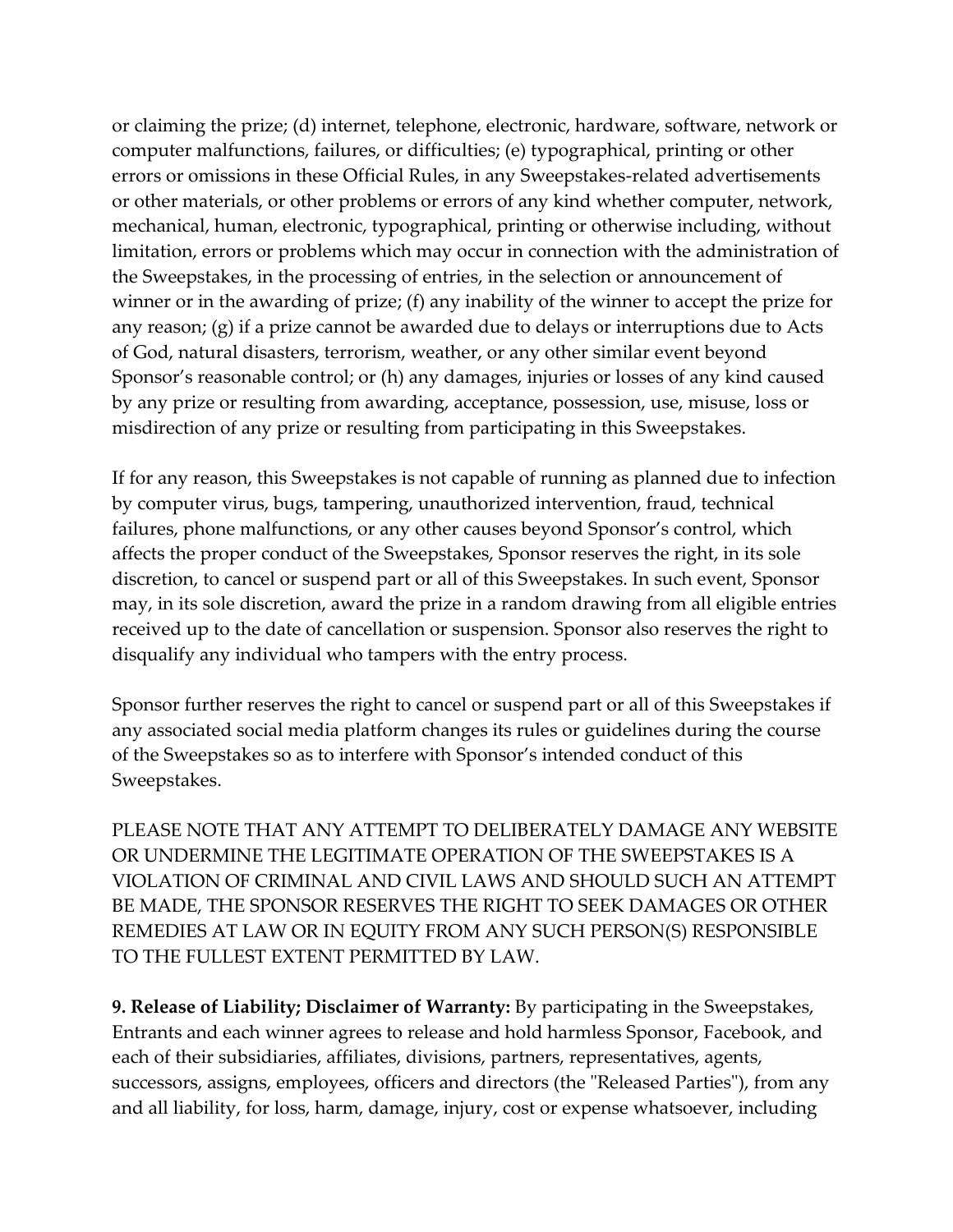without limitation, property damage, personal injury (including emotional distress), and/or death, which may occur, in whole or in part, directly or indirectly, in connection with preparation for, or participation in, the Sweepstakes, or possession, acceptance and/or use or misuse of the prize or participation in any Sweepstakes-related or prizerelated activity and for any claims or causes of action based on publicity rights, defamation or invasion of privacy and merchandise delivery. The Released Parties assume no responsibility for any injury or damage to Entrants' or to any other person's computer, regardless of how caused, relating to or resulting from entering or downloading materials or software in connection with this Sweepstakes. Entrants and winner acknowledge that Sponsor has neither made nor is in any manner responsible or liable for any warranty, representations or guarantees, express or implied, in fact or in law, relative to any prize or any component thereof, including, but not limited to, express warranties provided by the supplier of the prize(s) (or any component thereof) or their affiliates.

**11. Use of Data:** By participating in the Sweepstakes, Entrants will be sharing their personal information with Sponsor. All information submitted by Entrants will be treated according to Sponsor's privacy policy, available at: http://www.firehousesubs.com/privacy-policy, and any social media platform's privacy policy upon which Entrants' information may be provided. By participating in the Sweepstakes and providing other personally or non-personally identifiable information, entrants hereby agree 1) to Sponsor's collection and usage of their personal information and acknowledge that they have read and accepted Sponsor's Privacy Policy, and 2) Entrant is providing such information to Sponsor and not to any social media platform, including Facebook. In the event of any inconsistency between the Terms of Use/Privacy Policy and these Official Rules, then these Official Rules shall control.

**12. Disputes:** Except where prohibited by law, by entering the Sweepstakes, Entrants agree that 1.) Any and all disputes, claims, and causes of action arising out of or connected with the Sweepstakes, or any prize awarded, shall be resolved individually, without resort to any form of class action; 2.) Any and all claims, judgments and awards shall be limited to actual out-of-pocket costs incurred (if any), including costs associated with entering the Sweepstakes but in no event attorneys' fees; and 3.) Under no circumstances will any Entrant be permitted to obtain any award for, and Entrant hereby waives all rights to claim punitive, exemplary, indirect, special, incidental or consequential damages, any other damages (whether due to negligence, strict liability, contract or otherwise), other than actual out-of-pocket expenses (if any), and any and all rights to have damages multiplied or otherwise increased. All issues and questions concerning the construction, validity, interpretation, and enforceability of these Official Rules, or the rights and obligations of the Entrants and Sponsor or the Released Parties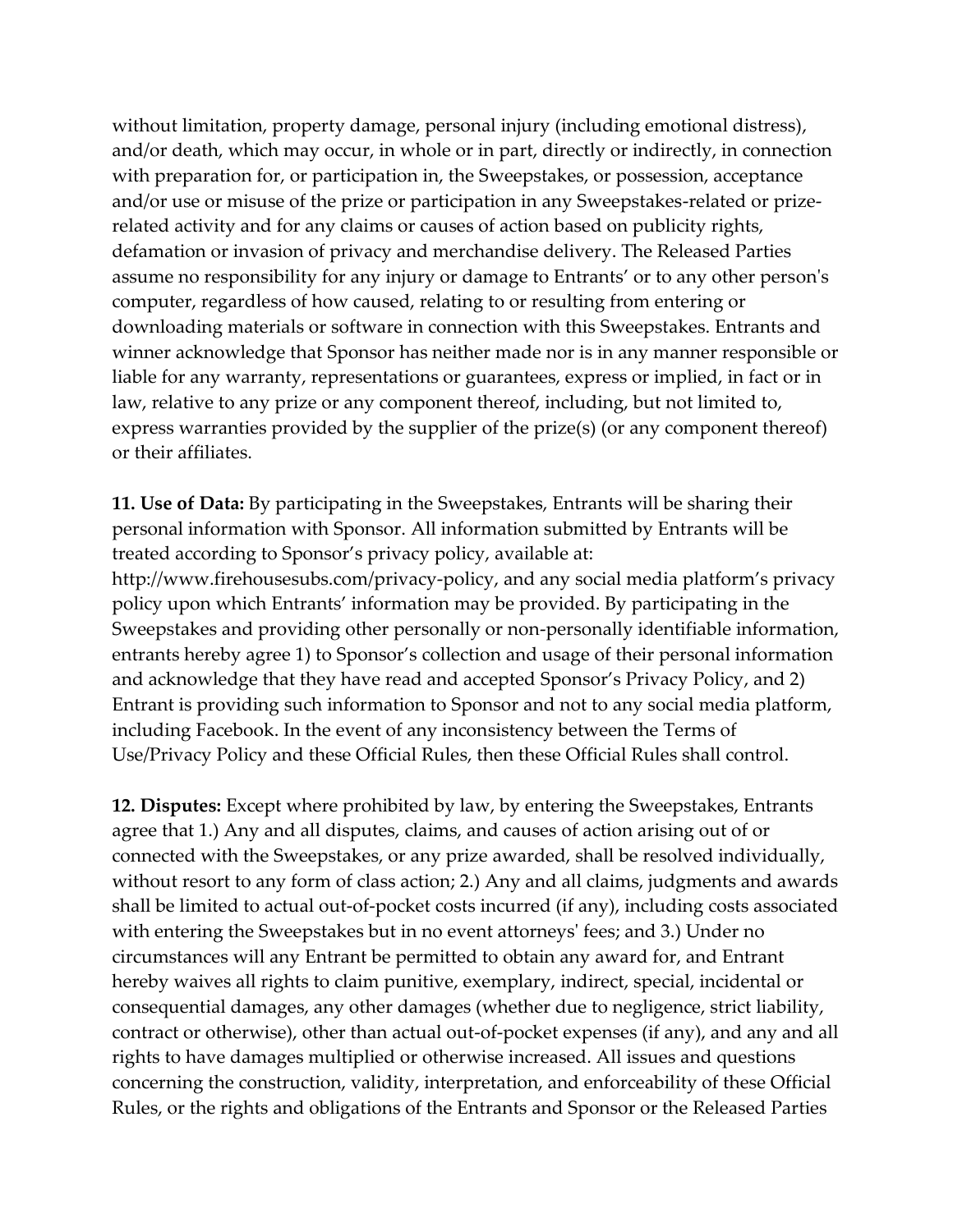in connection with the Sweepstakes, shall be governed by, construed and enforced in accordance with the laws of the State of Florida without giving effect to any choice of law or conflict of law rules or provisions that would cause the application of the laws of any jurisdiction other than Florida.

Before initiating any formal dispute resolution proceedings, Entrant agrees to negotiate with Sponsor in good faith on an individual basis. If Sponsor and Entrant do not reach an agreement, Entrant agrees to submit his dispute to binding arbitration, on an individual basis, under the rules of the American Arbitration Association, such proceedings to be governed by the Federal Arbitration Act, and the award capable of being enforced in any court of competent jurisdiction. All administrative costs of any arbitration shall be split equally between the parties, and each party shall be responsible for paying its own attorneys' fees, expert fees and expenses. To the maximum extent permitted by law, the parties agree that the arbitration award shall not include consequential or punitive damages or injunctive relief but shall only award the aggrieved party the actual damages sustained. There shall be no authority for any claims to be arbitrated on a class or representative basis; arbitration can decide only the Entrant's and/or Sponsor's individual claims and the arbitrator may not consolidate or join the claims of other persons or parties who may be similarly situated.

The invalidity or unenforceability of any provision of these Official Rules shall not affect the validity or enforceability of any other provision. In the event that any provision is determined to be invalid or otherwise unenforceable or illegal, these Official Rules shall otherwise remain in effect and be construed in accordance with their terms as if the invalid or illegal provision were not contained herein. Sponsor's failure to enforce any provision of these Official Rules shall not constitute a waiver of such provision.

The value of the prize set forth above represents Sponsor's good faith determination of the ARV thereof and such determination is final and binding and cannot be appealed.

**13. Winner's List:** To request the names (including city, state) of the winner, please send a self-addressed, stamped business size envelope by September 30, 2015 to: Firehouse Subs, c/o Jimmy Vinicky, 3400-8 Kori Road, Jacksonville, FL 32257. VT residents may omit return postage.

**14. Rules Requests**: The Official Rules are available online at: http://www.firehousesubs.com/sweepstakes.